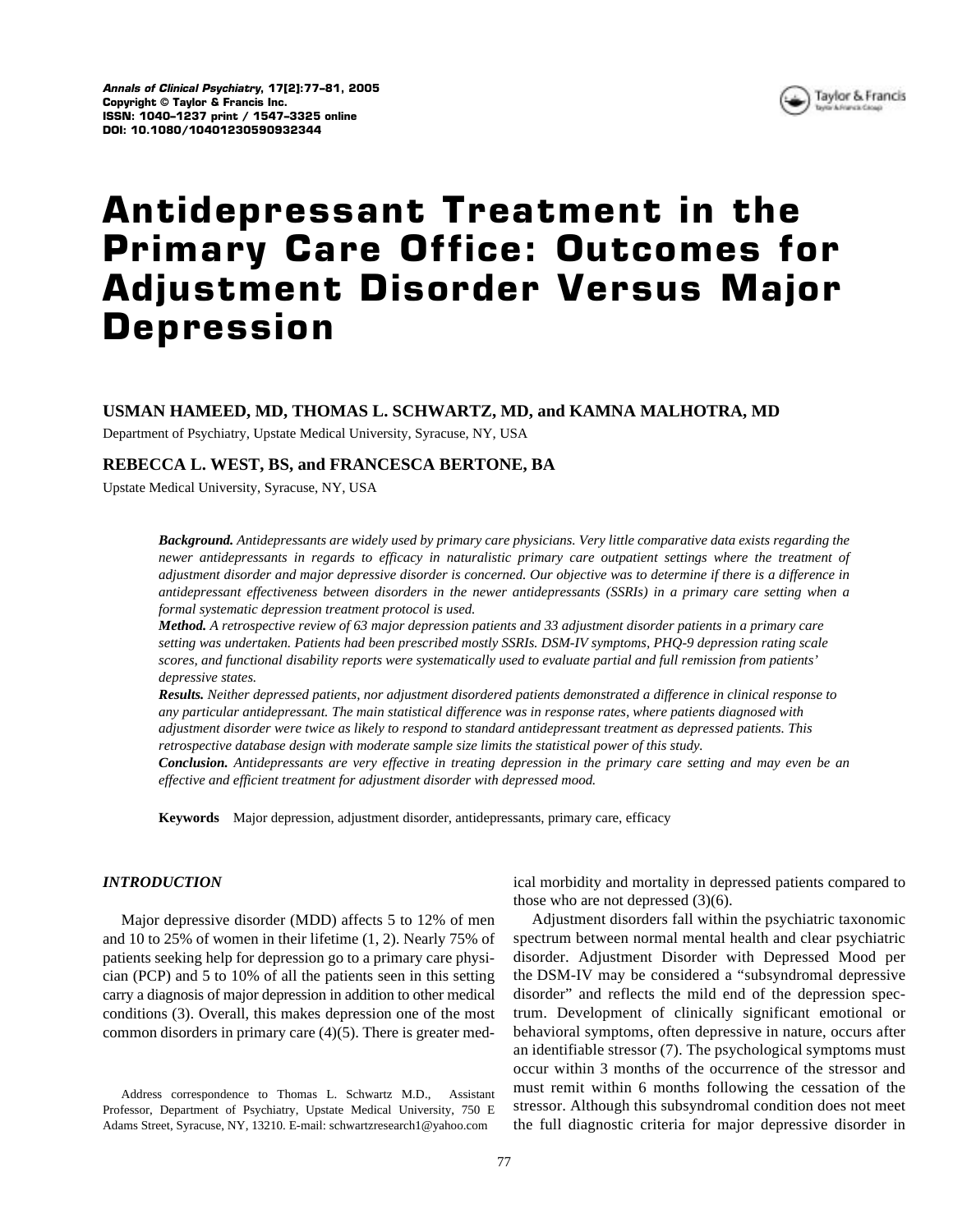DSM-IV or ICD-10, it is associated with significant costs and disability (8).

This adjustment diagnosis is often used in psychiatry, but is more typically seen in primary care settings (9), and has an estimated incidence of 5–21% in psychiatric consultation services for adults (10). Currently, psychotherapy remains the treatment of choice for adjustment disorders (11), and there are no major pharmacotherapy studies to support antidepressant treatment.

The SSRIs currently approved for use in depression in the U.S. include Paroxetine, Fluoxetine, Sertraline, Citalopram and Escitalopram. These drugs are equally efficacious with a similar side effect profile (12). In 2002, a survey of prescribing practices in depression found that SSRIs were prescribed first to patients in 93% of cases, serotonin-norepinephrine reuptake inhibitors (SNRIs), such as Venlafaxine in 3% cases and Bupropion in 2% of cases (13). However, there have been no naturalistic, comprehensive studies done in the past that compare the efficacy of these frequently used antidepressants in the primary care setting.

The purpose of this study is to compare two primary care cohorts: a group of major depressive disorder patients and a group of adjustment disorder patients with depressed mood from the same primary care centers. The primary comparison evaluated response rates to antidepressants between these two groups.

## *METHODS*

Ninety-six subjects were initially diagnosed with depressive disorder by their primary care physician in one of three group practice settings. Upon initial diagnosis, an antidepressant was started at the clinician's discretion, and then a depression management protocol was started for each patient. The diagnosing physician would assign a case manager to each patient in order to conduct telephone interviews including a brief medical history, DSM-IV depression symptom screening, PHQ-9 depression rating scale (14) and a functional capacity rating scale (an unvalidated local analog scale). One week after medication initiation, a teleconference call to a consulting psychiatrist occurred to confirm diagnosis and treatment regimen. At weeks 4, 8, and 16, follow-up consulting calls are made to the psychiatrist, and a team approach via a case manager occurs with liaison to the primary care physician. Routine assessments are made at these intervals with the scales noted above. This method allows clinical assessments of depressive symptomatology to be compared with systematic patient report outcome measures. Options to begin additional antidepressant medications or to start concurrent psychotherapy occur in this liaison model as well.

Subjects were not randomized to any particular medication, combination of medications, or psychotherapy. The depression management team made these choices naturalistically and prospectively. This management protocol was a clinical endeavor and was not a research study. Patients were asked if they would like to be a part of the clinical program by their clinician and were given verbal informed consent in the course of their usual doctor-patient relationship. This was not a prospective study and written informed consent was not given. There were no placebo controls and blinding was not part of the design of this clinical intervention. This study is a retrospective review of the outcomes of this management program by way of reviewing its database well after treatment had occurred. Appropriate permission was gathered in order to analyze this clinical database without patient identifiers.

This cohort of patients represents a typical population of patients, diagnosed in the primary care setting with varying levels of depressive disorder. Each patient is given the same level of care in regards to number of visits, phone calls, and naturalistic dose titration. This cohort allows for a systematic approach to treating depression and also for evaluating treatment outcomes. As these are unique doctor-patient dyads, variance would occur in regards to medication chosen, dose used, amount of follow-up visits (particularly for co-morbid medical problems), and so on.

Sixty-three patients met full criteria for major depressive disorder according to the DSM-IV and the PHQ-9. Subjects who had four or less depressive disorder symptoms and were lower than the depression score cut-off on the PHQ-9 were deemed to have subsyndromal depression. Most of this group likely had a stressor and adjustment disorder after case review. It is possible that this subsyndromal group would also qualify for minor depressive disorder if their symptoms were to persist long enough to meet DSM-IV provisional criteria. Thirty-three subjects met these subsyndromal depressive criteria and created the second clinical group for comparative analysis.

The authors hypothesized:

- 1. major depression patients will show lower response rates to antidepressant therapy. The authors evaluated 'response' to treatment versus 'remission' from depression. Response was defined as residual DSM-IV symptoms of 4 or less, a decrease in PHQ-9 score value of 50% from baseline and a decrease in functional impairment by one level (e.g., extreme difficulty at baseline to very difficult at any follow up). Remission was defined as follow up DSM-IV symptoms of 2 or less, a decrease in PHQ-9 score value of 70% or more from baseline and decrease in functional impairment by two or more levels (e.g., very difficult at baseline and none at follow up) and
- 2. all novel FDA approved antidepressant monotherapies will be equally effective in treating depression and adjustment disorders within each diagnostic cohort.

## *RESULTS*

Table 1 shows patient characteristics for the major depression group and Table 2 the adjustment disorder group. Descriptive statistics were used to quantify group characteristics and Fisher's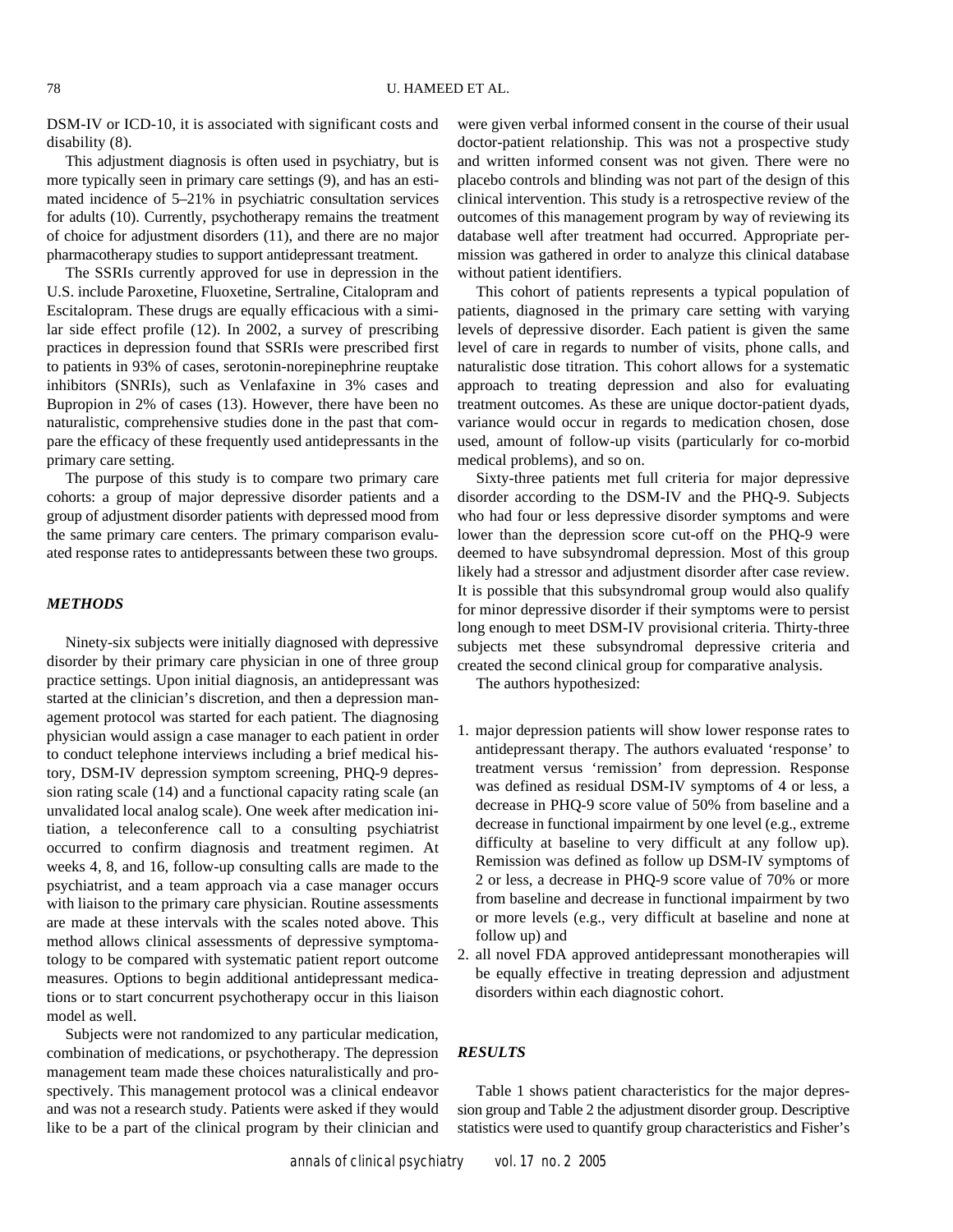|                      | Symptom |       |         | Score |         |       | Function |       |         |       |        |       |
|----------------------|---------|-------|---------|-------|---------|-------|----------|-------|---------|-------|--------|-------|
|                      | Resp.   | $P-v$ | Rem.    | $P-v$ | Resp.   | $P-v$ | Rem.     | $P-v$ | Resp.   | $P-v$ | Rem.   | $P-v$ |
| Age-split at median  |         |       |         |       |         |       |          |       |         |       |        |       |
| $< 51$ (n=29)        | 14 (48) | 0.040 | 11 (38) | 0.155 | 12(41)  | 0.106 | 8(28)    | 0.371 | 11(38)  | 0.098 | 4(14)  | 0.137 |
| $>= 51$ (n=34)       | 25(74)  |       | 19(56)  |       | 21(62)  |       | 13 (38)  |       | 20(59)  |       | 10(29) |       |
| Gender               |         |       |         |       |         |       |          |       |         |       |        |       |
| Male $(n=16)$        | 10(63)  | 0.955 | 7(44)   | 0.720 | 9(56)   | 0.720 | 5(31)    | 0.838 | 8(50)   | 0.941 | 3(19)  | 1.000 |
| Female $(n=47)$      | 29(62)  |       | 23(49)  |       | 24(51)  |       | 16(34)   |       | 23(49)  |       | 11(23) |       |
| Dysthymia            |         |       |         |       |         |       |          |       |         |       |        |       |
| Yes $(n=41)$         | 24(59)  | 0.257 | 16(39)  | 0.034 | 18(44)  | 0.031 | 11(27)   | 0.051 | 18 (44) | 0.165 | 7(17)  | 0.312 |
| No $(n=19)$          | 14 (74) |       | 13 (68) |       | 14(74)  |       | 10(53)   |       | 12(63)  |       | 6(32)  |       |
| Q9 (Suicidality)     |         |       |         |       |         |       |          |       |         |       |        |       |
| Yes $(n=9)$          | 7(78)   | 0.462 | 5(56)   | 0.725 | 5(56)   | 1.000 | 4(44)    | 0.466 | 4(44)   | 1.000 | 3(33)  | 0.403 |
| No $(n=54)$          | 32(59)  |       | 25(46)  |       | 28 (52) |       | 17(31)   |       | 27(50)  |       | 11(20) |       |
| Medication           |         |       |         |       |         |       |          |       |         |       |        |       |
| Citalopram $(n=17)$  | 13(76)  | 0.230 | 11(65)  | 0.174 | 12(71)  | 0.091 | 8(47)    | 0.633 | 11(65)  | 0.065 | 5(29)  | 0.553 |
| Paroxetine $(n=14)$  | 6(43)   |       | 4(29)   |       | 5(36)   |       | 3(21)    |       | 8(57)   |       | 3(21)  |       |
| Sertraline $(n=11)$  | 5(45)   |       | 4(36)   |       | 4(36)   |       | 3(27)    |       | 3(27)   |       | 1(9)   |       |
| Venlafaxine $(n=5)$  | 4(80)   |       | 1(20)   |       | 1(20)   |       | 1(20)    |       | 0(0)    |       | 0(0)   |       |
| Combination $(n=10)$ | 7(70)   |       | 6(60)   |       | 7(70)   |       | 3(30)    |       | 5(50)   |       | 3(30)  |       |
| Treatment            |         |       |         |       |         |       |          |       |         |       |        |       |
| Medication $(n=37)$  | 25(68)  | 0.270 | 19(51)  | 0.479 | 22(59)  | 0.180 | 13(35)   | 0.717 | 20(54)  | 0.359 | 10(27) | 0.274 |
| Combination $(n=26)$ | 14 (54) |       | 11(42)  |       | 11(42)  |       | 8 (31)   |       | 11(42)  |       | 4(15)  |       |

**Table 1** Predictors of Response and Remission among Depressed Patients

**Definitions of response and remission:**

**Symptom:** A response occurred when any follow-up symptom value was less than or equal to 4 and remission when follow-up value was less than or equal to two. **Score:** A 50% or more decrease in the score value from baseline to follow-up was defined as a response, whereas a 70% decrease was interpreted as remission. Function: A response was defined as a decrease of one or more (e.g., extreme difficulty at baseline to very difficult at any follow-up time), whereas a decrease of two or more (e.g., very difficult at baseline and none at any follow-up time) suggested the patient was in remission.

Exact tests were used to compare the proportion of patients who experienced treatment response between subgroups.

#### *Major Depression Cohort*

Overall response to treatment in the depression group was 43–80% ( $x/ = 46.6$ ) and remission was achieved for 20–65%  $(x/ = 29.0\%)$  of patients depending upon medication(s) used (see Table 1). No single antidepressant was found to be more effective than another agent in treating depression to a response  $(p = 0.091)$  or remission  $(p = 0.633)$ . Combining antidepressants did not improve depression symptom relief over monotherapy at four months in regards to response or remission rates  $(p= 0.091)$ and 0.633). The addition of psychotherapy did not improve response ( $p = 0.180$ ) or remission ( $p = 0.717$ ) rates. Patients who acknowledged "dysthymia" or symptom duration exceeding 2 years demonstrated equal response to treatment statistically  $(p = 0.31)$ , but were less likely to remit completely  $(p = 0.051)$ . Neither age ( $p = 0.106$  and 0.371) nor gender ( $p = 0.720$  and 0.838) played a role in treatment outcome.

### *Adjustment Disorder Cohort*

Overall response to treatment in this group was 33–100%  $(x) = 74.4$ ) and sustained response over 4 months was achieved for 33–100%  $(x/ = 70\%)$  of patients (see Table 2). No single antidepressant was found to be more effective than another agent in treating adjustment disorder symptoms ( $p = 0.399$ ). Combining antidepressants did not improve symptom relief over monotherapy at 4 months in regards to response or sustained response rates ( $p = 0.652$  and 1.000). Patients who acknowledged "dysthymia" or symptom duration exceeding 2 years demonstrated equal response to treatment statistically (p  $= 0.169$ ), but were also equally likely to maintain a sustained response ( $p = 0.060$ ). However a clinical trend towards being less responsive to treatment was noted. Neither age ( $p = 0.106$ ) and  $0.371$ ) nor gender ( $p = 0.720$  and  $0.838$ ) played a role in treatment outcome.

#### *DISCUSSION*

The purpose of this research was to determine the effectiveness of newer antidepressants in the treatment of major depressive disorder and adjustment disorders in the primary care setting. The sustained response rates of adjustment disorders were compared to those seen in the treatment of major depressive disorder. Response and remission rates of subjects with major depressive disorder were compared to those seen when additional antidepressants or psychotherapy were added to monotherapy as a separate analysis. The major strength of this database review is that each patient was treated with an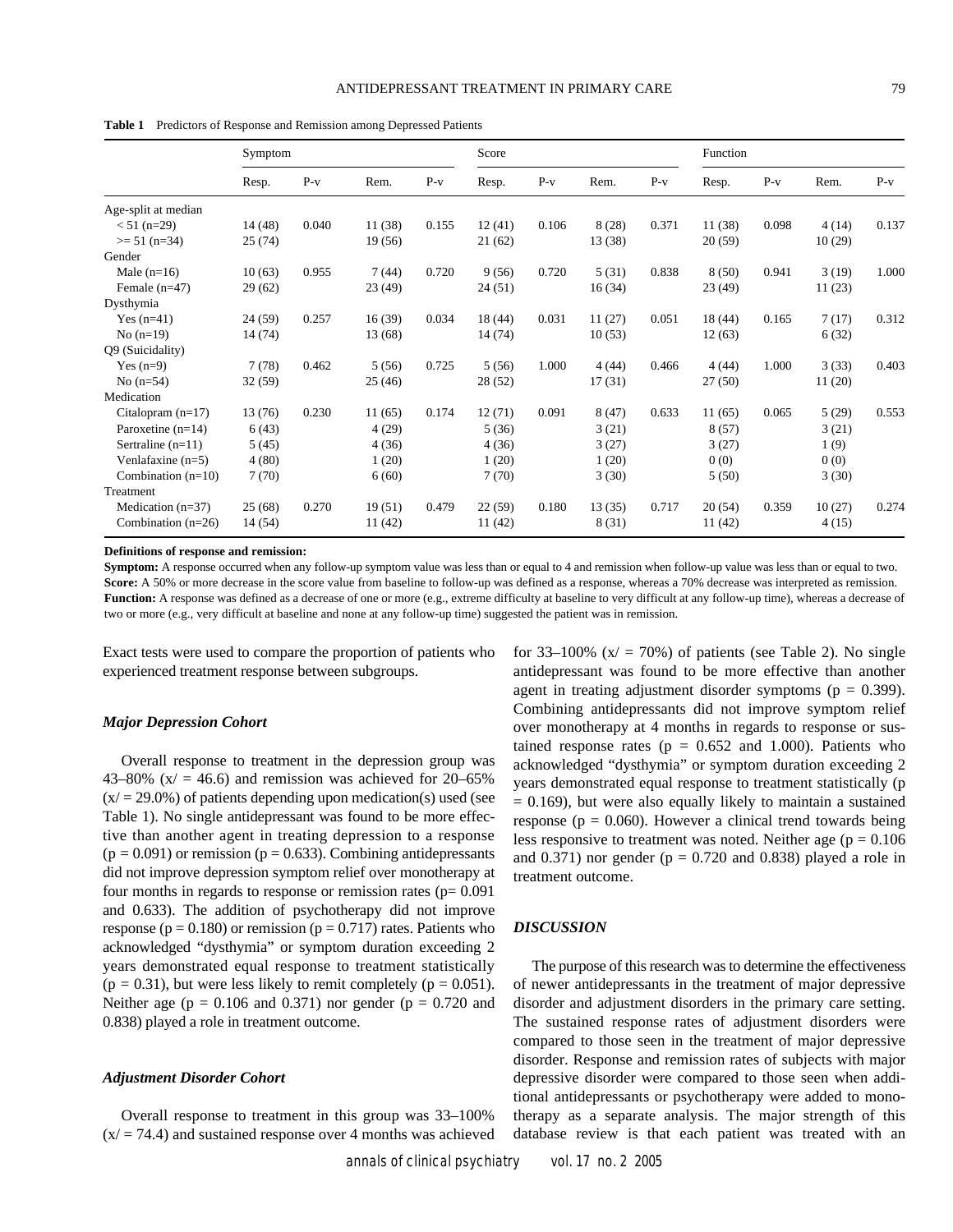**Table 2** Predictors of Response in Adjustment Disorder Patients

|                              | <b>Symptom Quantity</b> |                |           | PHQ9 Score     |        |                |           |                |
|------------------------------|-------------------------|----------------|-----------|----------------|--------|----------------|-----------|----------------|
|                              | AR                      | P <sub>V</sub> | <b>SR</b> | P <sub>V</sub> | AR     | P <sub>V</sub> | <b>SR</b> | P <sub>V</sub> |
| Age-split at median          |                         |                |           |                |        |                |           |                |
| $< 51$ (n=17)                | 13(76)                  | 1.000          | 11(65)    | 1.000          | 10(59) | 1.000          | 8(47)     | 0.732          |
| $>= 51$ (n=16)               | 13(81)                  |                | 11(69)    |                | 9(56)  |                | 9(56)     |                |
| Gender                       |                         |                |           |                |        |                |           |                |
| Male $(n=7)$                 | 6(86)                   | 1.000          | 6(86)     | 0.378          | 4(57)  | 1.000          | 4(57)     | 1.000          |
| Female $(n=26)$              | 20(77)                  |                | 16(62)    |                | 15(57) |                | 13 (50)   |                |
| Dysthymia *4 missing         |                         |                |           |                |        |                |           |                |
| Yes $(n=14)$                 | 10(71)                  | 0.169          | 10(71)    | 1.000          | 6(43)  | 0.060          | 6(43)     | 0.272          |
| $No(n=15)$                   | 14 (93)                 |                | 11(73)    |                | 12(80) |                | 10(67)    |                |
| Q9 (Suicidality)             |                         |                |           |                |        |                |           |                |
| Yes $(n=1)$                  | N too small             |                |           |                |        |                |           |                |
| $No(n=32)$                   |                         |                |           |                |        |                |           |                |
| Medication *2 missing        |                         |                |           |                |        |                |           |                |
| Celexa $(n=5)$               | 4(80)                   | 0.399          | 3(60)     | 0.425          | 3(60)  | 0.418          | 3(60)     | 0.193          |
| Paxil $(n=4)$                | 4(100)                  |                | 4(100)    |                | 4(100) |                | 4(100)    |                |
| Zoloft $(n=14)$              | 11(79)                  |                | 8(57)     |                | 8(57)  |                | 7(50)     |                |
| Effexor $(n=3)$              | 1(33)                   |                | 1(33)     |                | 1(33)  |                | 1(33)     |                |
| Combination (n=5)            | 4(80)                   |                | 4(100)    |                | 2(40)  |                | 1(20)     |                |
| Celexa/Paxil/Zoloft (n=27)   | 22(81)                  | 0.212          | 18(67)    | 0.601          | 16(59) | 1.000          | 15 (56)   | 0.333          |
| Other $(n=4)$                | 2(50)                   |                | 2(50)     |                | 2(50)  |                | 1(25)     |                |
| Treatment                    |                         |                |           |                |        |                |           |                |
| Medication $(n=25)$          | 19(76)                  | 0.652          | 17(68)    | 1.000          | 15(60) | 0.695          | 14(56)    | 0.438          |
| Combination $(n=8)$<br>6(40) | 7(88)                   |                | 5(63)     |                | 4(50)  |                | 3(38)     |                |

AR=any response, SR=sustained response.

Patients who did not have any symptom or score value at baseline and at least one follow-up time were deleted from the analysis. The Fisher's Exact test was used to compare the proportion of patients who experienced a response between subgroups.

#### **Definitions of response**

**Symptom:** A response occurred when any follow-up symptom value was equal to 0. Patients who continued to have 0 symptoms throughout the follow-up period were defined as a sustained response.

**Score:** Responders were defined as having a PHQ9 score less than or equal to 2 during follow-up. Sustained response occurred when values less than or equal to 2 persisted through follow-up.

|  |  | <b>Table 3</b> Major Depressive Disorder Versus Adjustment Disorder Response to Treatment |
|--|--|-------------------------------------------------------------------------------------------|
|  |  |                                                                                           |

|                | <b>Symptom Quantity</b> |                |           |       | PHQ9 Score |                |           |                |  |
|----------------|-------------------------|----------------|-----------|-------|------------|----------------|-----------|----------------|--|
|                | AR                      | P <sub>V</sub> | <b>SR</b> | Pv    | AR         | P <sub>V</sub> | <b>SR</b> | P <sub>V</sub> |  |
| Depression     |                         |                |           |       |            |                |           |                |  |
| Minor $(n=33)$ | 26 (79)                 | 0.001          | 22(67)    | 0.012 | 18(55)     | 0.004          | 17(52)    | 0.008          |  |
| Major $(n=47)$ | 20(43)                  |                | 17(36)    |       | 10(21)     |                | 10(21)    |                |  |

AR=any response, SR=sustained response.

antidepressant medication, and received a controlled and uniform level of follow-up care within a nurse case management system where routine interviews, rating scales and psychiatric consultation were used as treatment tools.

This study found that all antidepressants worked equally well, combining antidepressants did not improve response or remission rates over monotherapy, and the addition of psychotherapy to pharmacotherapy did not improve response or remission rates over pharmacotherapy alone during a 4-month period in either group. The study also found that patients with

adjustment disorder experienced sustained response rates approximately 70% of the time, which is double the rate of response compared to the major depression group. Absence of dysthymia was the best predictor of patient remission rates in the full major depression group, as dysthymic patients were less likely to achieve full remission of symptoms compared to other members of the cohort.

The strength of this research lies in that every patient received approximately the same level of care allowing for variance based on specific doctor-patient dyads. These systematic